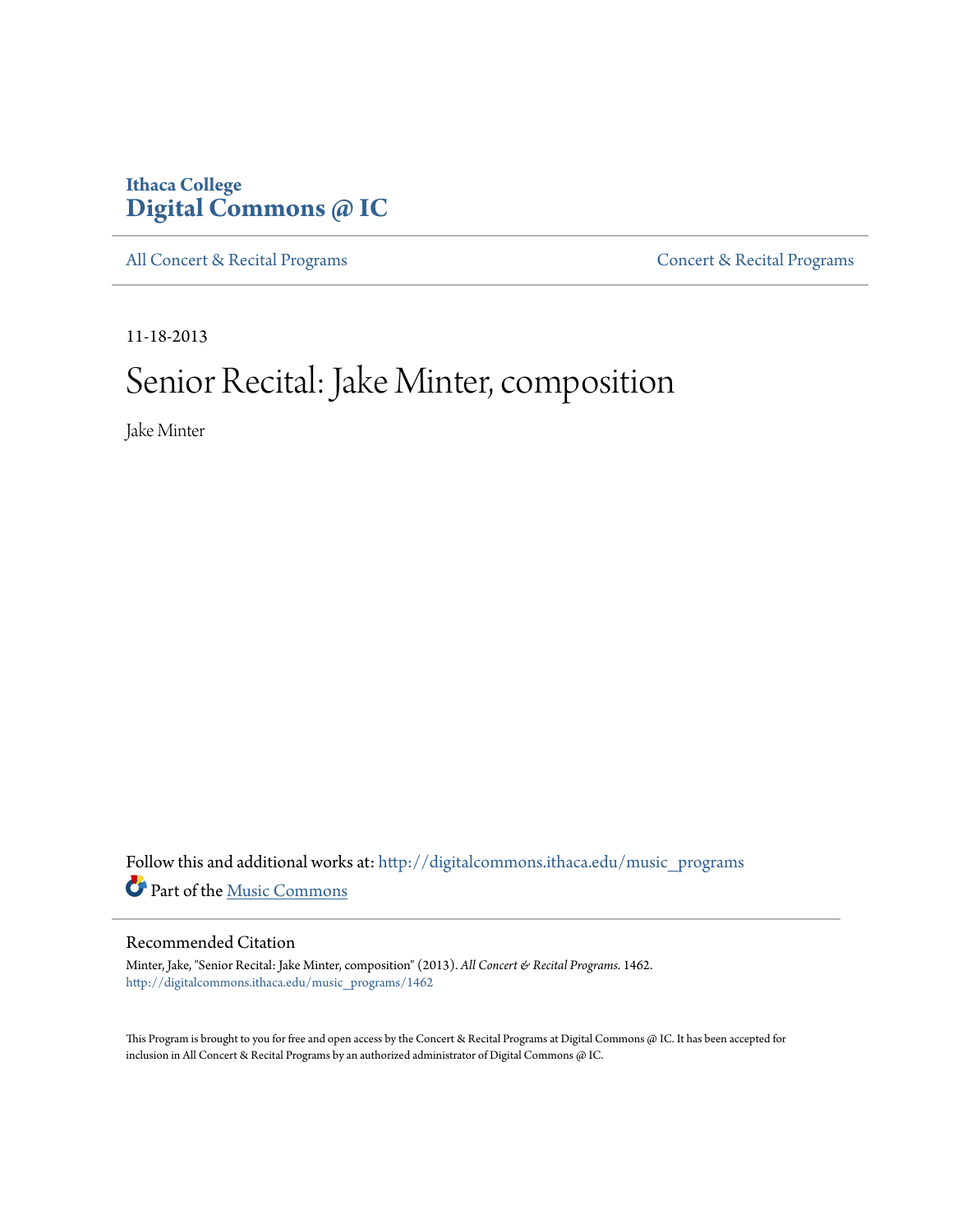# **Senior Recital:** Jake Minter, composition

Advisory: This program contains adult content

**THES** JUNIALET **CRITER FOR LIVEIG** 

Ford Hall Monday November 18th, 2013 9:00 pm

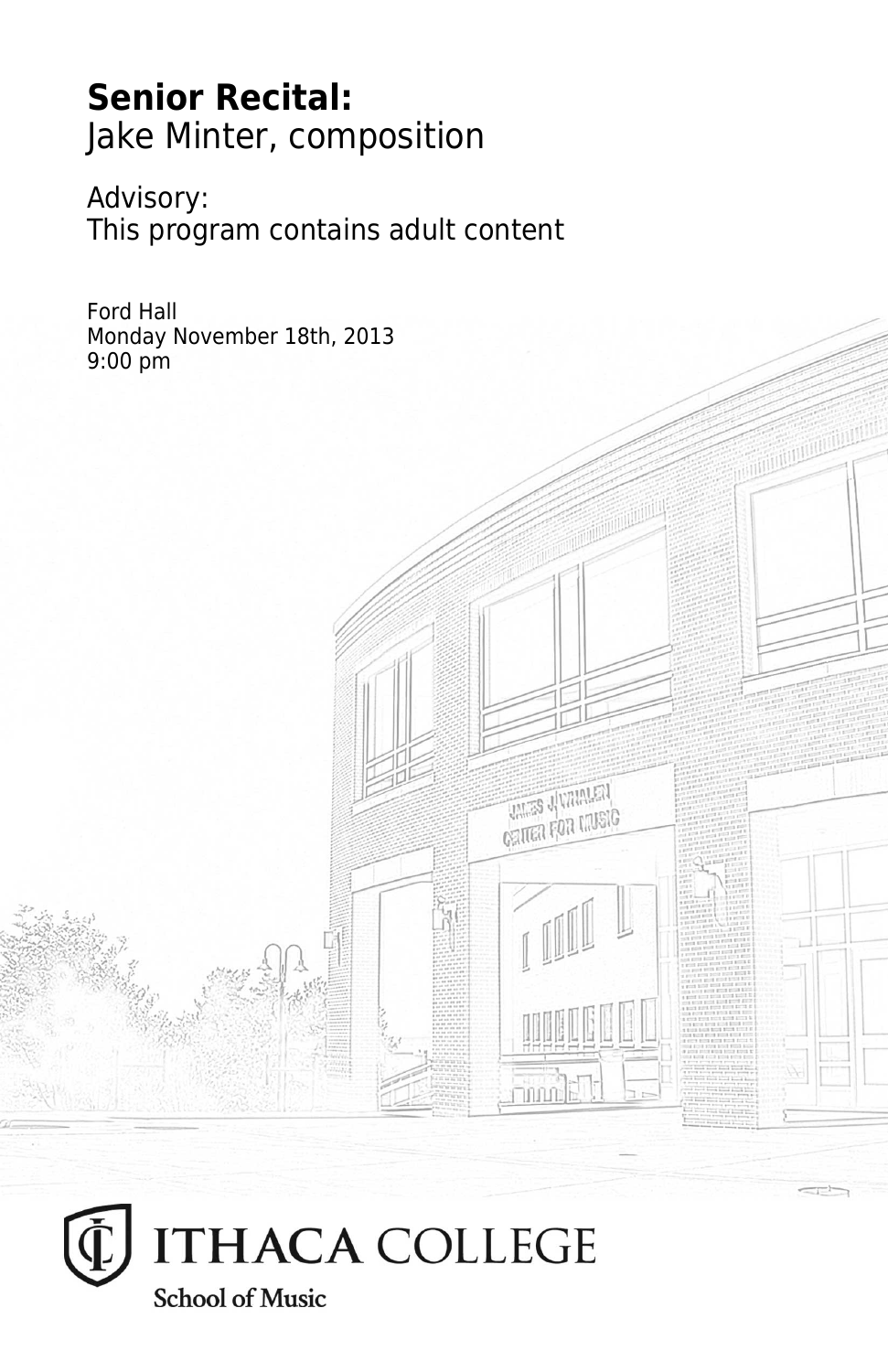### **Program**

from Gaybraham Lincoln (2013) Michael Samson, conductor Noah Ruff, featured soloist Benjamin Viagas, featured soloist Jake Minter, featured soloist

"Insanity" Jake Minter & Jared Corwin

Waft **Waft Jake Minter** (2012)

#### Jack Storer, trumpet William Marinelli, vibraphone

The Fledgling's Lullaby" Benjamin Viagas & Jake Minter<br>from Angels, Demons and the (2012) from Angels, Demons and the Rest of Us

Jake Minter, vocalist Ni Zhang, piano

Triplin' Down Jake Minter

(2013)

from Confidence by Nick Carraro and Justin Westfall

# **INTERMISSION**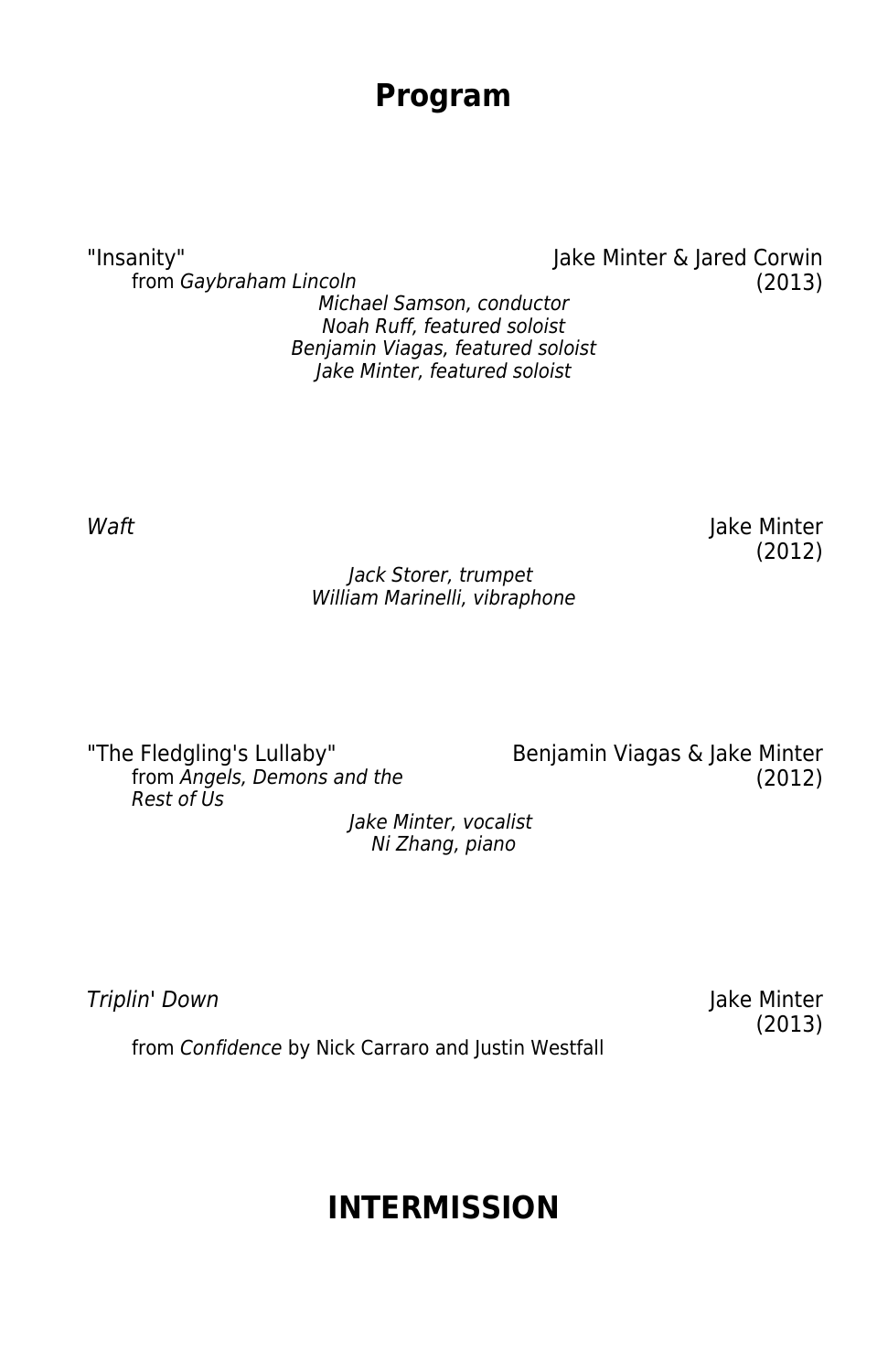At The End of All Things The Contract Contract and the Minter

Rachel Silverstein, vocalist Emma Brown, Kevin Pham, violin Carly Rockenhauser, viola Sophia Chang, cello

Pass Away Jake Minter Lyrics from Lewis Carroll's Dreamland (2013) Jeremy Pletter, conductor

Heavenly Fathers and the Communication of the Minter of the Minter of the Minter

Xavier Reyes, vocalist Ni Zhang, piano

"Between the Earth and Sky" Benjamin Viagas & Jake Minter Rest of Us

from Angels, Demons and the (2013)

Jessica Caracciolo, featured soloist Benjamin Viagas, featured soloist

A Christmas Moose **A Christmas Moose** original score by Jake Minter (2013)

a student film by Rebecca Wilson

(2013)

(2013)